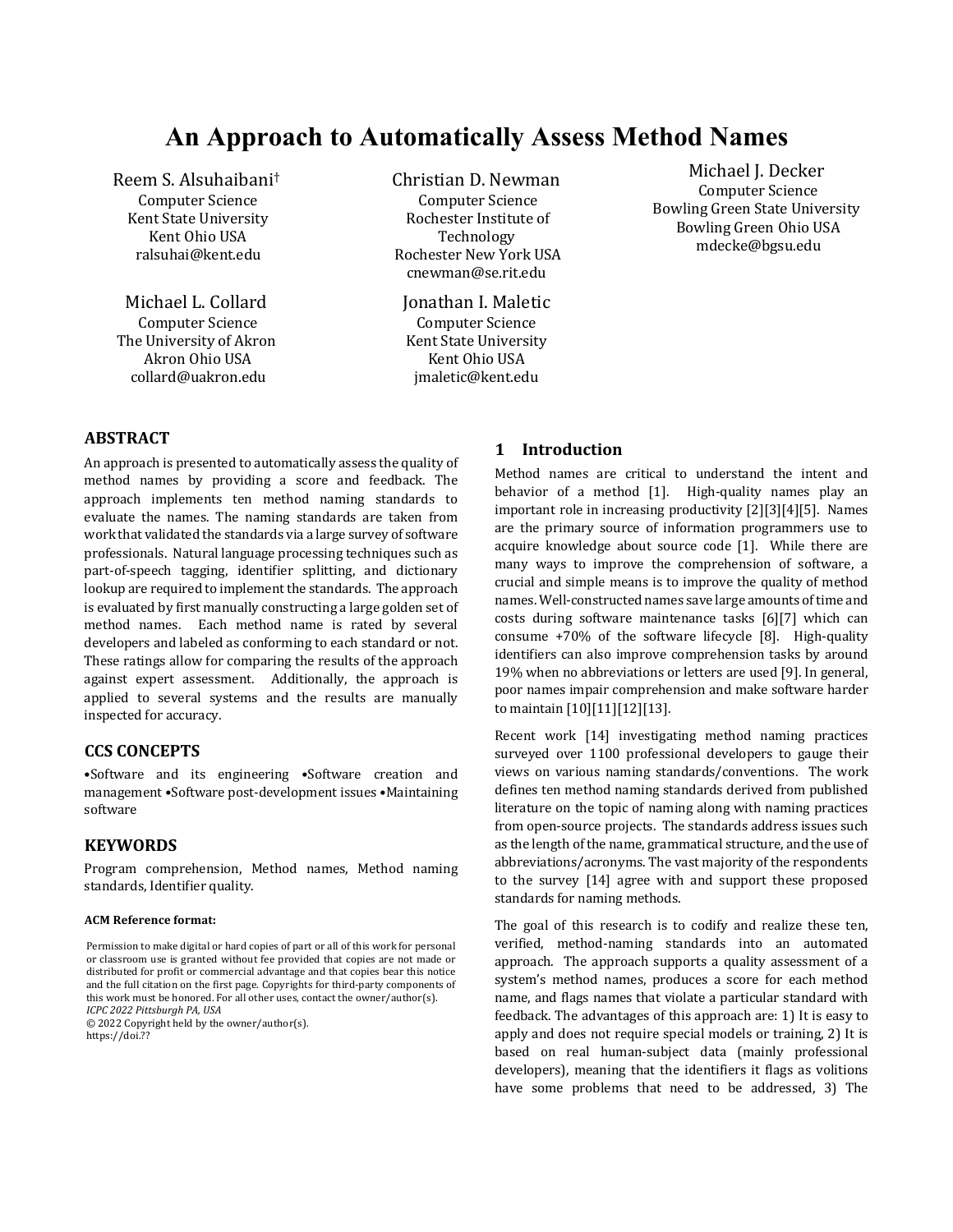approach is explainable; the tool explains to developers what is wrong with the identifier name so that they can make an informed decision about which problems need to be addressed.

Both researchers and practitioners can leverage the approach to assess the quality of method names of their systems and understand the weakness of specific names. The approach can be invaluable during code reviews; pointing out poorly formed method names that need to be refactored. We also envision the integration of this approach into the IDE to notify developers of the name quality while developing code. It can also be applied to automatically check commits and pushes, and any new method names introduced in a commit can be automatically checked and flagged as necessary. It also has the potential to assist educators in drawing insights about students naming practices to better support their naming habits. Lastly, method names evaluated as high-quality can be selected for software text analysis and machine learning tasks.

The contributions of the work presented here are: 1) The realization of a set of method naming standards into an automated approach,  $2$ ) An evaluation of the approach, and  $3$ ) A golden set of good/bad method names that other researchers can utilize for investigations on method naming. The realized approach can also be used to evaluate and assess whole systems, thus giving researchers/practitioners a handle on the naming quality of a system in comparison to others.

Our approach is not specific to programing language method names but does focus on languages that support objectoriented development—C++, Java,  $C#$ , and others. This is in contrast to other approaches, which implement standards that are language (Java) specific, such as Nominal [15], Checkstyle [16], and Java Coding Standard Checker (JCSC) [17]. In addition, the approach, and method naming standards, apply mainly to application code. Test suites and their associated methods often have different naming practices than production code and likely require different standards [18][19][20] [21].

The paper is organized as follows. The following section provides related work. The method naming standards are described in section 3. Then the approach is discussed in section 4. Section 5 gives an overview of the assessment and scoring. Section 6 presents how we conducted the evaluation. Results and discussion are available in sections 7 and 8.

## **2 Related Work**

The quality of source-code identifiers contributes to the software quality, and software quality ensures software comprehension. When source-code identifiers are readable, they are usually of high quality. A great deal of research discusses identifiers and their impact on program and comprehension  $[4][22][11][23][24][25]$  and how they play an important role in supporting the quality of code. As identifier naming has such importance in software research, researchers are still conducting research to find ways to support software

developers' comprehension tasks. Maalej et al. [26] run a study to learn more about how developers practice program comprehension on a number of participants. They analyzed the importance of particular types of knowledge for comprehension. One of their main findings is that standardization and the consistent use of naming conventions allow developers to become familiar with an application more quickly, and thus program comprehension activities are easier.

Choosing a good name is not an easy task for developers, and several studies try to assist this problem by providing naming recommendations. A recent experimental study by Feitelson [27] uses a naming model to improve the quality of identifier names. In their study, the model suggests considering three steps for naming; Selecting the concepts to include in the name, choosing the words to represent each concept, and constructing a name using these words. The results show that the study subjects' names are of better quality after considering the model recommendations. Arnaoudova et al. [13, 28] define source-code Linguistic Antipatterns (LAs) and discuss poor practices in naming and choice of identifiers. They created a catalog of 17 types of LAs related to naming inconsistencies and implemented a linguistic anti-pattern detector tool called LAPD. This is followed by a recent identifier appraisal tool called IDEAL [29], which implements the linguistic antipatterns using srcML.

There are also some empirical studies that investigated naming guidelines adherence. While not specific to method names, Relf [30] investigated 21 identifier naming style guidelines focusing on typography and length of identifiers on some examples from Java and Ada systems. Relf [7] also runs an empirical study investigating whether programmers improve the readability of their source code if they have support from a source-code editor that offers dynamic feedback on their identifier-naming practices. He focused on the effects of identifier-naming style flaws during editing and investigated whether reducing these identifier-naming style flaws improves source-code readability. The results show that there is a statistically significant improvement in readability.

Butler et al. [31] survey the forms of Java reference names and then use the study outcome to investigate naming-convention adherence in Java. This is followed by Nominal, a namingconvention-checking library for Java that allows declarative specification of conventions regarding typography and the use of abbreviations and phrases [15]. To test Nominal, they extract 3.5 million reference fields, formal arguments, and local variable name declarations from several projects to determine their adherence to the Java naming conventions. Their results show that developers largely follow naming conventions, but adherence to specific conventions varies.

## **3 The Method Naming Standards**

We base our assessment approach on a set of method naming standards from a large-scale study [14] [32] that investigates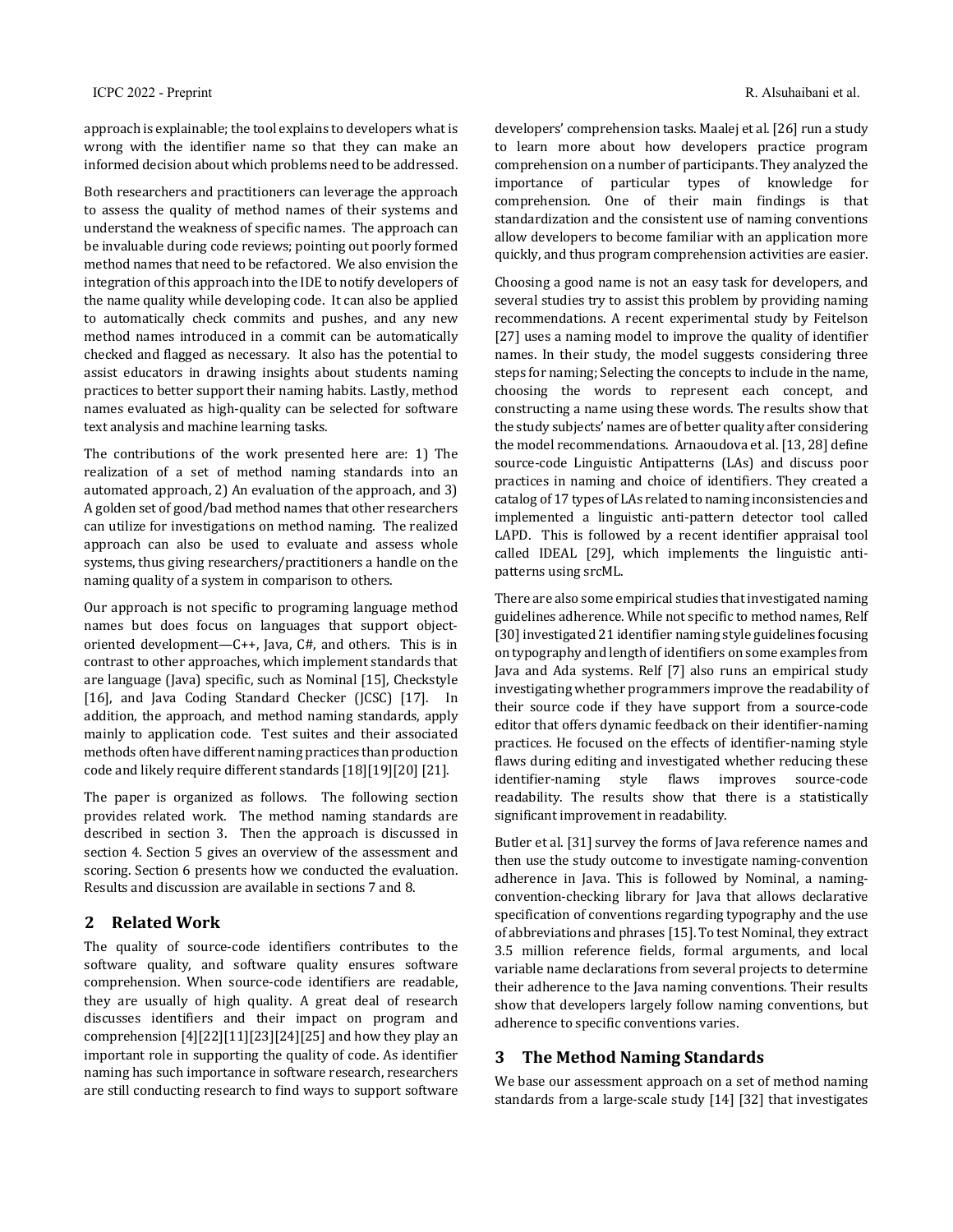developer perceptions of method name quality. We developed the approach utilizing all the published standards [14] and the associated artifact [32]. Specifically, the study surveys developers to understand their perception of several characteristics of the identifiers used for method names. The work defines ten method-naming standards, given in Table 1, derived from research literature and published coding standards. These standards are not specific to any given language or naming convention. Study results show that developers are in wide agreement that these characteristics are very important in forming high-quality identifier names. Our approach directly leverages this work and implements a means to analyze method names to determine their quality based on the characteristics articulated in that work.

Table 1. Method standards used in the approach. See [14] for complete details.

| #              | <b>Standard Name</b>     | <b>Rules</b>                                                                                                                                                  |
|----------------|--------------------------|---------------------------------------------------------------------------------------------------------------------------------------------------------------|
| $\mathbf{1}$   | Naming Style             | A single standard naming style is used.                                                                                                                       |
| $\overline{2}$ | Grammatical<br>Structure | If there are multiple words, they form a<br>grammatically correct sentence structure.                                                                         |
| 3              | Verb Phrase              | It is a verb or a verb phrase.                                                                                                                                |
| $\overline{4}$ | Dictionary Terms         | Only natural language dictionary words and/or<br>familiar/domain-relevant terms are used.                                                                     |
| 5              | <b>Full Words</b>        | Full words are used rather than a single letter.                                                                                                              |
| 6              | Idioms and Slang         | It does not contain personal expressions, idioms,<br>or slang.                                                                                                |
| 7              | Abbreviations            | It only contains known or standard abbreviated<br>terms. All abbreviations are well known or part<br>of the problem domain.                                   |
| 8              | Acronyms                 | It only contains standard acronyms. All<br>acronyms are well known or part of the problem<br>domain.                                                          |
| $\mathbf{q}$   | Prefix/Suffix            | It does not contain a prefix/suffix that is a term<br>from the system. This standard does not apply to<br>languages such as C that do not have<br>namespaces. |
| 10             | Length                   | Maximum number of words is no greater than 7.                                                                                                                 |

## **4 The Approach**

The current approach is implemented in Python. It takes a name and examines it against the method-naming standards. We automatically extract all the method names from a given system using srcML (see srcML.org) [33][34][35]. Currently, the approach works for all the programming languages supported by srcML, i.e., C++, C#, Java. Thus, our approach is not restricted to a particular language naming conventions [36], [37], [31] but more broadly to a variety of languages. We manually investigate all the possible violation cases for each standard and implement it in the assessment approach.

## **4.1 Naming Style**

The naming style standard requires developers to use one of the common lexical naming styles. Our assessment approach supports underscore, camelCase, PascalCase, and kabob-case naming styles. It recognizes any name that does not follow one

of these styles. Based on our observations, we classify the violations into four cases:

- a) Mixed-Case Violations: Name that mixes styles.
- b) Underscore style violation: Name starts with an underscore.
- c) Kabob-case violation: Name starts with a dash.
- d) No naming style used: example: strbuffersize().

## **4.2 Grammatical Structure and Verb Phrase**

Part-of-speech tagging is essential to understanding the grammatical aspects behind a given method name. The verb phrase and grammatical structure standards are the two method naming standards that require checking the part-ofspeech tag sequence of each method name. These standards are based on the concept of grammar patterns, which are shown to be a good way of analyzing the semantics and structure of identifiers, including method names [38]. The reliance on partof-speech tagging makes the choice of an accurate part-ofspeech tagger important. We integrate a recently developed and currently best performing source code PoS tagger called the SCANL ensemble tagger [39] to tag the words (after splitting) that make up a given method name. SCANL's ensemble uses three state-of-the-art part-of-speech taggers: POSSE [40], SWUM [41], and Stanford [42], and the final tagset is composed of the most common PoS tags essential to assess an identifier.

Our approach first investigates if the method name contains a verb for any verb phrase violation. And then, it looks for any grammatical structure violations in the method's name. Specifically inspecting to see grammatical violations such as if the name starts with an English modal verb (e.g., can, should) followed by another verb. For example, canFind(). Also, if the name is invalid from a linguistics standpoint. For example, when the method name begins/ends with a preposition, e.g., sizeTo(), MoveTo(). 

## **4.3 Dictionary Terms**

To deal with the dictionary term standard, we leverage WordNet<sup>[43]</sup>, a large lexical database of English words. In the approach, we use WordNet as the base dictionary for checking words that appear in each method name. To check the words that compose the method name, we must first split the name.

For splitting, we use Spiral [44]. Spiral is a Python module that provides several different functions for splitting identifiers found in source code. In the approach, we use the Spiral Ronin splitting algorithm as it has several advanced splitting features. It uses a variety of heuristic rules, English dictionaries, and tables of token frequencies obtained from source-code repositories. Ronin is shown  $[12]$  to have a high splitting accuracy compared to other state-of-the-art splitting techniques [45]. Splitting method names is important to assess a method name composing words. Thus, the approach's final assessment accuracy results highly depend on this phase.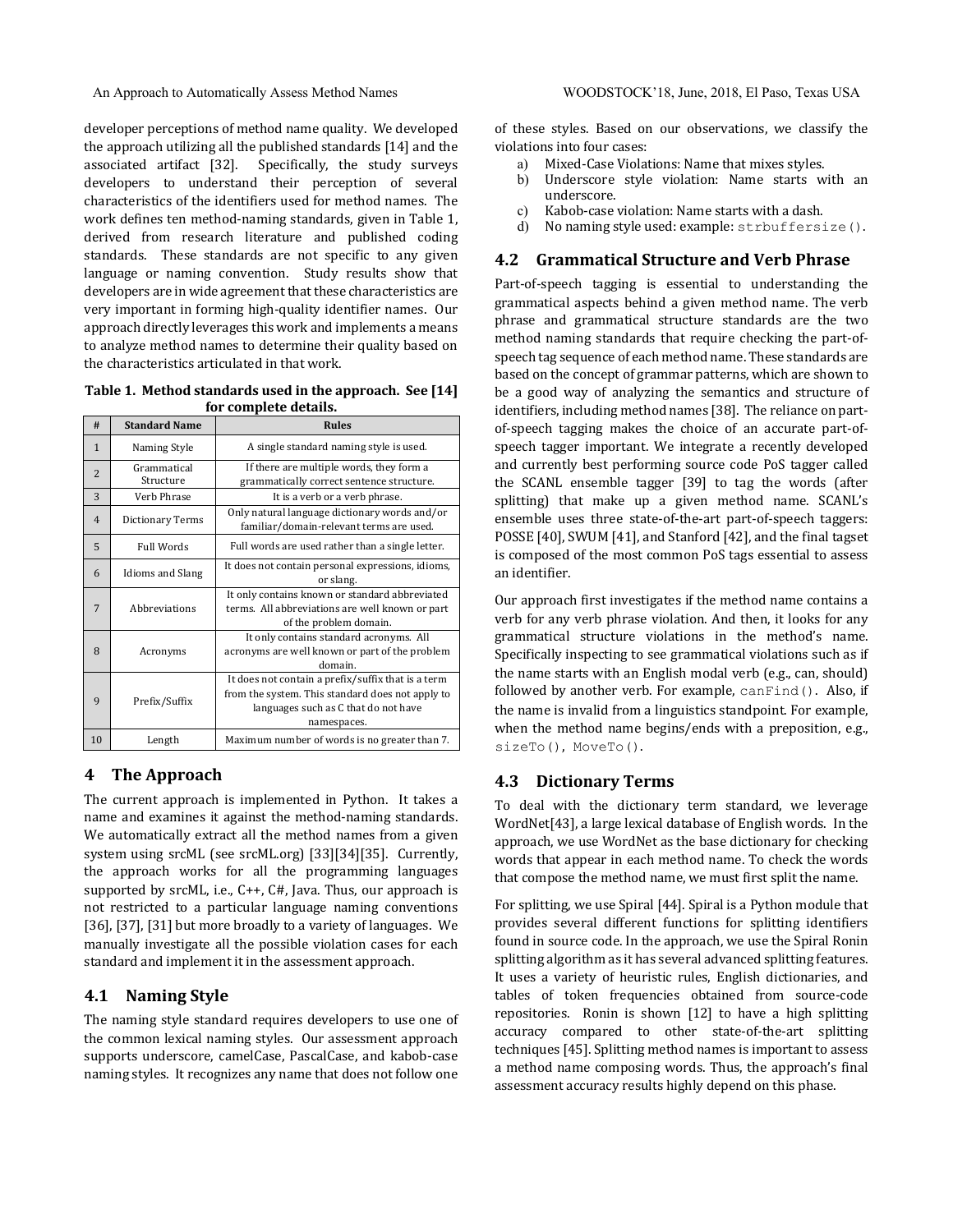Three standards relate to the use of correct dictionary terms (i.e., dictionary terms, abbreviations, and acronyms). WordNet supports our approach in recognizing unknown or unfamiliar abbreviations and acronyms as non-dictionary terms. We developed a way to add terms to deal with domain-dependent abbreviations and acronyms not in WordNet. Examples of these words include SQL, UTF8, unicode, runtime, sharepoint, iterator, and namespace. We also consider expanding known abbreviations into dictionary terms for part of speech tagging purposes. 

## **4.4 Full Words**

The *full words standard* only concerns using single letters in method names and numbers instead of the word form (e.g.,  $int2float()$  versus  $intTofloat()$ ). Our approach assesses method names for any occurrences of single letters  $(i.e., A-Z, a-z, 0-1)$ . Using single-letter names also violates the full words standard. Developers are expected not to use single letters to name methods per this standard. Examples include using j,i, and k to name a method.

## **4.5** Prefix and Suffix

Prefixes are words used at the beginning of a method name, while suffixes are used at the end. These words can be a term from the system, such as scintilla init() that appears in Notepad++ project, where scintilla is a name of an opensource library that provides editing component function for this project. For each project in our evaluation, we manually inspect for any prefix or suffix and create a list of them. The approach then inspects if a given method name starts with a particular prefix or ends with a particular suffix according to the list. This standard does not apply to systems written using a language that does not have a construct to support namespaces, such as C.

## **4.6 Length**

The number of words in a method name plays an important role in communicating the intent of a method. The results of the Alsuhaibani et al. [14] survey of professional developers found that the *length* of a method name should be no more than 7 words. As such, in the approach here, we set 7 as the maximum number of words a method can have after splitting. The assessment approach examines a given method's length and assesses it against this value. If there are more than 7 words, it is a violation of the length standard.

## **4.7 Idioms and Slang**

Sometimes *idioms* or *slang* are used by developers for adding entertainment or cuteness to source-code identifiers [46]. A list of common English idioms and slang that developers tend to use is created. We collected terms from the work of Martin [46] along with other common American slang words and phrases. The approach inspects method names against idioms

such as ASAP, cool, clunky, LOL, FYI, OMG, etc. This list can be expanded as new instances are encountered.

## **5** Assessment and Scoring

The assessment includes a quality score based on adherence to the standards and feedback or comments reporting the flaws found in a name. The score is the total number of standards the method name upholds (i.e., between 10 and 0). A score of 10 means the method name follows all the standards and is highquality in the aspects that the approach can measure. For seven of the standards, we deduct one point if the method name violates any of the standard's violating conditions. The exception is the dictionary terms, abbreviation, and acronym standards, which all use the same dictionary and analysis. Differentiating between abbreviations and acronyms used in a name is a challenge we encountered, as those standards are all related, so we give a 3-point deduction for any violation related to any of them. We believe that we gave a proper score for each rule, so reasonable names will not get very low scores. For example, method names such as "relationalExpressionNoIn()" will not get a poor score because it is only violating the verb phrase and grammatical structure standards. It will still get a reasonable score of 8.

Method Name: relationalExpressionNoIn() Score: 8 Feedback: Check the grammatical structure of the method name; the name starts or ends with preposition/Add a verb to the method name.

The score is primarily designed to highlight the number of violations exemplified by a given method name to help guide developers' attention to potentially low-quality method names. It is not designed to directly measure whether the method name is comprehensible, or incomprehensible. Thus, some low scoring identifiers will be comprehensible, but still have problems that, if solved, may increase its comprehensibility. The score also assumes that the standards are all equally weighted. This, of course, may not be the case. However, there have been no studies to determine if variable weighting is appropriate. We leave this for future work.

## **6 Evaluation**

As stated previously, the approach uses the Spiral identifier splitter, the WordNet Dictionary, and a source code specialized part-of-speech tagger. Common source code abbreviations/acronyms are manually added to the dictionary; so, the approach recognizes them as dictionary words. Also, in our approach, the known abbreviations contain the corresponding expansions of their full form so that the utilized tagger can provide the most accurate part-of-speech tag for our approach assessment. 

In the study, we use two different methods for the evaluation. First, we construct a golden set of method names that are labeled as adhering to each standard or not. We use this golden set to develop and evaluate the effectiveness of our automated assessment approach. To show the generalizability and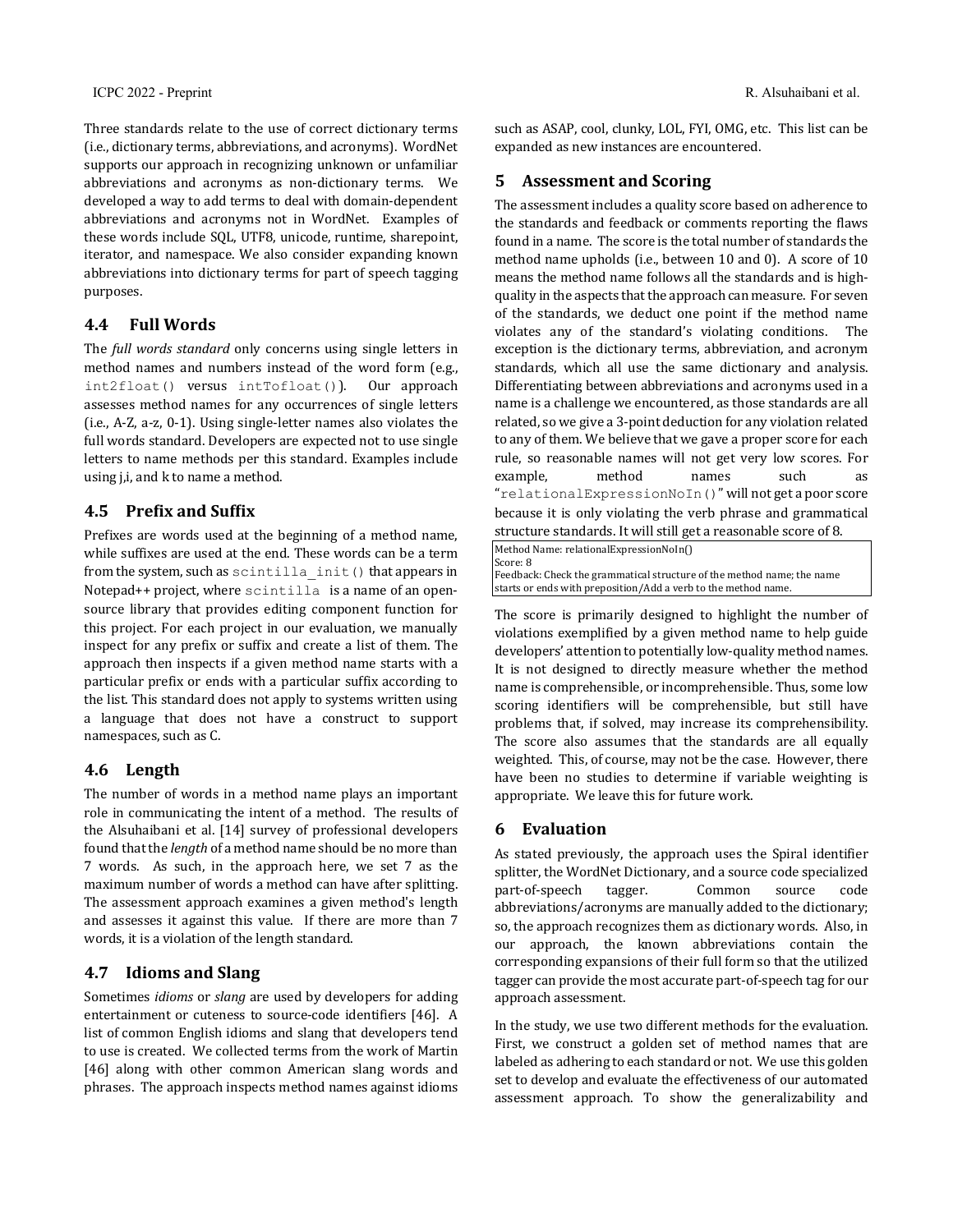An Approach to Automatically Assess Method Names WOODSTOCK'18, June, 2018, El Paso, Texas USA

effectiveness of the approach, we select three additional systems from different domains and languages, and we manually evaluate the approach on all 10 rules with a statistically significant sample of method identifiers from each of the systems..

### **6.1 Development of a Golden Set**

We create a golden set as a baseline for the evaluation to develop and preliminarily evaluate the approach's accuracy. The authors performed an intensive manual evaluation of a random subset of method names in the context of the ten method naming standards. To create the golden set, we choose a random project with the following criterion: 1) it should be a widely used and popular open-source project; that has been available for multiple years  $(+10)$  with active and continued support; 2) contains a large number of lines of code (i.e., not a small system); 3) has a stable version of the system posted in a repository; 3) has been recently updated (i.e., still being supported). We chose the free source code editor for Microsoft Windows, Notepad++. It was initially released 17 years ago, and it is available in 90 languages.

Golden Set Sample Size: The Notepad++ project contains a total of 6,733 method names. A total of 354 method names is selected using the confidence interval sample size (i.e., the confidence level is 95% and the confidence interval is 5%) for the golden set. A significant amount of effort and time was required to evaluate each method for adherence to the standard (i.e., 354 per standard with ten standards means the total checking effort is 3540 applications of each standard).

Golden Set Evaluation: Each of the authors was assigned a spreadsheet that contains the 354 method names, with columns representing the ten method naming standards: naming style, grammatical structure, verb phrase, dictionary terms, full words, idioms and slang, abbreviations, acronyms, prefix/suffix, and length. In addition, a column contains the source-code file path of the method name-- for the evaluator's reference (e.g., to learn more about the method behavior). Each evaluator is asked to check each name for adherence to the standard, and for each method name, the evaluator marks any violated standards. For example, if a name does not contain a verb, the evaluator marks the verb phrase standard as a violation for that name. Each method name can have zero or more violations. For example, suppose a name violates three method naming standards, where it has 9 words, uses unknown abbreviations, and does not adhere to a naming style. In that case, the evaluator marks all three related standards as violations. All evaluators used Table 1 for the naming rules applicable to each method.

During creating the golden set, evaluators were sometimes unsure about the correct assessment due to poor method naming practice. Thus, after completing the assignment, we organized group meetings to further discuss the evaluation results for each name and each standard that the evaluators

were not all in agreement. This procedure required five separate intensive meetings (i.e., approximately three hours per each of the first four standards and an hour for the other standards). This procedure resulted in clear insight into when agreements and disagreements mainly occur per name and rationales for each disagreement. There were also cases where we had no agreement or had an agreement only after lengthy discussion. There was much discussion on the topic of what is considered a dictionary term. This is a crucial component of the evaluation and leads to a better understanding of how to consistently apply this standard.

As an example, we consider well-known abbreviations such as "info" in writeSourceInfo() as satisfying the dictionary terms standard. In contrast, the unknown abbreviation "Nsis" in classifyWordNsis() violates the dictionary terms standard as a developer may not be sure about the correct expansion of this term. However, if this abbreviation is part of the system's domain, then it is not a violation for that specific system. We support this through extensions to the dictionary. We also consider misspelled words as non-dictionary words. For example, "attribute" is incorrectly spelled in getChildElementByAttribut() and violates the dictionary terms standard. (We will make the golden set publicly available upon the paper acceptance)

Table 2 Summary of the systems used in the manual **inspection evaluation**

| <b>System</b>            | Release | Language | <b>KLOC</b> | Total<br><b>Methods</b> | Sample |
|--------------------------|---------|----------|-------------|-------------------------|--------|
| Notepad++                | 7.9.0   | $C++/C$  | 400K        | 6733                    | 354    |
| Terminal<br>Image Viewer | 1.1.0   | $C++$    | 50K         | 901                     | 270    |
| Bio Java                 | 5.4.0   | Iava     | 902K        | 10737                   | 363    |
| Flash Develop            | 5.3.3   | C#       | 488K        | 16702                   | 376    |

**Table 3 The two different evaluation perspectives of the** confusion matrix when considering each as the positive class. The approach compared to the manually **determined results.**

|                     | <b>Violation Positive</b> |                   | <b>No Violation Positive</b> |                   |  |
|---------------------|---------------------------|-------------------|------------------------------|-------------------|--|
|                     | Approach                  | <b>Manual</b>     | Approach                     | <b>Manual</b>     |  |
| True Positive (TP)  | Violation                 | Violation         | Non-<br>Violation            | Non-<br>Violation |  |
| True Negative (TN)  | Non-<br>Violation         | Non-<br>Violation | Violation                    | Violation         |  |
| False Positive (FP) | Violation                 | Non-<br>Violation | Non-<br>Violation            | Violation         |  |
| False Negative (FN) | Non-<br>Violation         | Violation         | Violation                    | Non-<br>Violation |  |

#### **6.2 Assessing Open-Source Systems**

To ensure generalizability, applicability, and validation, we run the approach on three different systems and manually validate a set of samples per system. Table 2 provides details about the systems used for this part of the evaluation (Notepad $++$  is also included for comparison). Note that we used systems written in three different languages, namely  $C++$ ,  $C#$ , and Java. For each of the three systems, we manually analyzed a random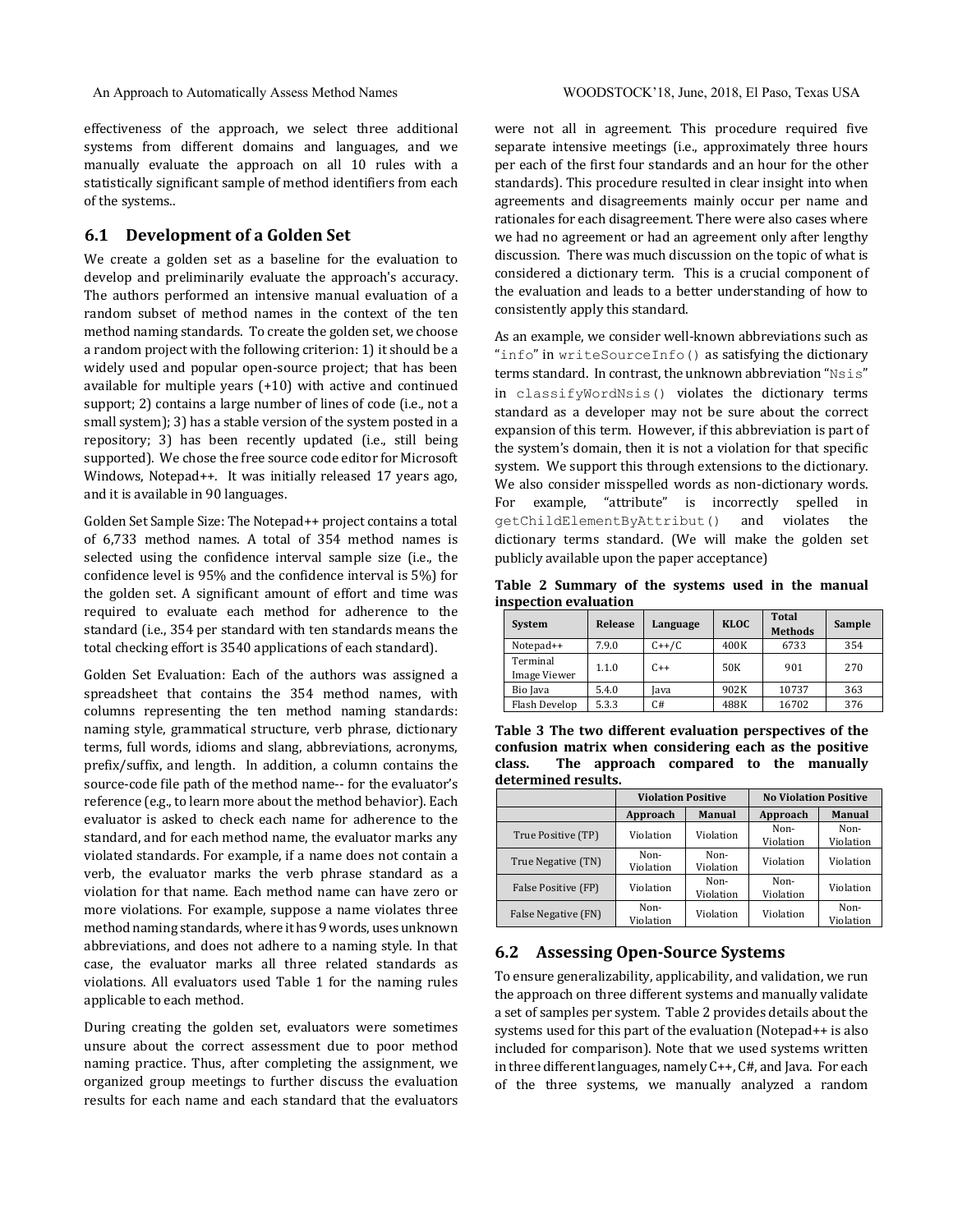statistically significant sample (i.e., a confidence level of 95% and a confidence interval of 5%). In total, we manually validated 1,363 method names, from four systems (including the golden set), for adherence to the ten method naming standards.

#### **7 Results**

This section provides the details of the results. There are two different perspectives one can take when examining the results. First, we can consider a standard violation the positive class (true positive). We term this the violation positive perspective. Ideally, all standard violations should be identified by the approach with no standard non-violating cases identified as violating (false positive) and no standard violating cases identified as non-violating (false negative). This perspective captures this ideal. However, this perspective does not completely evaluate how well the approach assesses standard non-violating cases (e.g., identifying high-quality names for text analysis, machine learning, etc.) For this, we can consider a standard no violation as the positive class (true positive). We term this the no violation positive perspective. In this view, identifying a standard non-violating case as a violation is a false negative, while identifying a standard violating case as a non-violation is a false positive. Both perspectives are important as they show how well the approach wholly performs on no violation cases and violation cases. Table 3 shows these two perspectives of how to evaluate the approach. The first row shows the true positives. These are the method names which both the approach and the manual inspection identify as having a violation in the first perspective. While in the second perspective, both agree that there is no violation. 

We present the results of applying the approach on Notepad++ and comparing to the golden set in Section 7.1. The results of the subsequent manual evaluation applying all ten standards to three additional systems is given in Section 7.2-7.4. For all four systems, as the precision, recall, and F1 score are different depending on each perspective, and because of space restrictions, we present the average precision, average recall, and average  $F1$  score of the two perspectives according to  $[47]$ (aka macro precision, recall, and F1 score). The true positive, true negative, false positive, and false negative values for each are also reported so that each perspective's metrics can be calculated individually.

## **7.1 Notepad++(354 sampled methods)**

To evaluate the correctness of the approach's results, we compare it to the golden set. For example, for the method name setItemIconStatus(), the approach assigns this method a score of 10 with no standard violations reported. To validate this, we compare this result to our golden set to see if the approach produces the same result. In this case, our golden set also shows that this name has no violations. Thus, our

approach correctly scored the name. This applies to all the methods names we have for evaluation (see Error! Not a valid bookmark self-reference.). The naming style standard, from the no violation viewpoint, has 338 true-positives, meaning that the approach can correctly identify method names that do not have any naming style violations, per the golden-set evaluation. For the grammatical structure standard, and from violation viewpoint, the approach detects 13 violating methods out of 32 violating cases. For the verb phrase standard, the approach identifies 252 names as adhering to the verb phrase standard, per the golden set, and 51 as non-adhering. However, the approach is not able to detect 29 verb phrase violations in this system. For the dictionary terms standard, the approach detects 82.0% of the total violations in this set. It also detects 5 out of 7 full words violations and 4 of 5 prefix and suffix ones. There are no reported violations for the idioms and slang, and length standards in this system.

**Table 4 Notepad++ method name evaluations, and the**  average of precision, recall, and **f** score

| <b>Violation</b>                                | <b>TP</b>                    | <b>TN</b> | <b>FP</b>      | <b>FN</b>      | Avg       | Avg                | Avg   |
|-------------------------------------------------|------------------------------|-----------|----------------|----------------|-----------|--------------------|-------|
| <b>No Violation</b>                             | <b>TP</b><br>TN<br><b>FN</b> |           | <b>FP</b>      | Precision      | Recall    | F1<br><b>Score</b> |       |
| <b>Naming Style</b>                             | 6                            | 338       | 6              | $\overline{4}$ | 86.9%     | 79.7%              | 82.6% |
| Grammatical<br>Structure                        | 13                           | 320       | $\overline{c}$ | 19             | 90.5%     | 70.0%              | 76.0% |
| <b>Verb Phrase</b>                              | 51                           | 252       | 22             | 29             | 79.8%     | 77.9%              | 78.7% |
| <b>Dictionary</b><br>Terms (Abbrv.<br>Acronyms) | 41                           | 302       | 2              | 9              | 96.2%     | 90.8%              | 93.2% |
| <b>Full Words</b>                               | 5                            | 345       | $\overline{c}$ | $\mathfrak{D}$ | 81.0%     | 91.4%              | 85.4% |
| <b>Idioms/Slang</b>                             | $\Omega$                     | 354       | $\theta$       | $\Omega$       | <b>NA</b> | NA                 | NA    |
| Prefix/Suffix                                   | 4                            | 349       | $\Omega$       | 1              | 99.9%     | 90.0%              | 94.4% |
| Length                                          | $\Omega$                     | 354       | $\theta$       | $\Omega$       | NA        | NA                 | NA    |

| Table 5 Terminal Image Viewer method name evaluations, |
|--------------------------------------------------------|
| and average of precision, recall, and f score          |

| <b>Violation</b>                                | <b>TP</b> | TN        | <b>FP</b> | <b>FN</b>    | Avg           | Avg       | Avg                |
|-------------------------------------------------|-----------|-----------|-----------|--------------|---------------|-----------|--------------------|
| <b>No Violation</b>                             | <b>TN</b> | <b>TP</b> | <b>FN</b> | <b>FP</b>    | Precisio<br>n | Recall    | F1<br><b>Score</b> |
| <b>Naming Style</b>                             | 69        | 187       | 1         | 13           | 96.0%         | 91.8%     | 93.6%              |
| Grammatical<br><b>Structure</b>                 | 16        | 248       | $\theta$  | 6            | 98.8%         | 86.4%     | 91.5%              |
| <b>Verb Phrase</b>                              | 81        | 157       | 10        | 22           | 88.4%         | 86.3%     | 87.1%              |
| <b>Dictionary</b><br>Terms (Abbrv.<br>Acronyms) | 119       | 140       | 10        | $\mathbf{1}$ | 95.8%         | 96.3%     | 95.9%              |
| <b>Full Words</b>                               | 8         | 254       | $\Omega$  | 8            | 98.5%         | 75.0%     | 82.6%              |
| Idioms/Slang                                    | $\Omega$  | 270       | $\theta$  | $\Omega$     | NA            | NA        | <b>NA</b>          |
| Prefix/Suffix                                   | $\Omega$  | 270       | $\theta$  | $\Omega$     | NA            | NA        | <b>NA</b>          |
| Length                                          | $\Omega$  | 270       | $\theta$  | $\Omega$     | <b>NA</b>     | <b>NA</b> | <b>NA</b>          |

The average precision of adherence and non-adherence to the naming style standard is 86.9%, with an average recall of 79.7%. There is an average precision of 90.5%, an average recall of 70.0% for the grammatical structure, an average precision of 79.8%, and an average recall of 77.9% for the verb phrase standard. The accuracy for checking dictionary terms standard adherence reached an average precision of 96.2% and an average recall of 90.8%. There is an average precision of 81.0% and average recall of 91.4% for adhering to the full words standard. Additionally, the prefix/suffix standard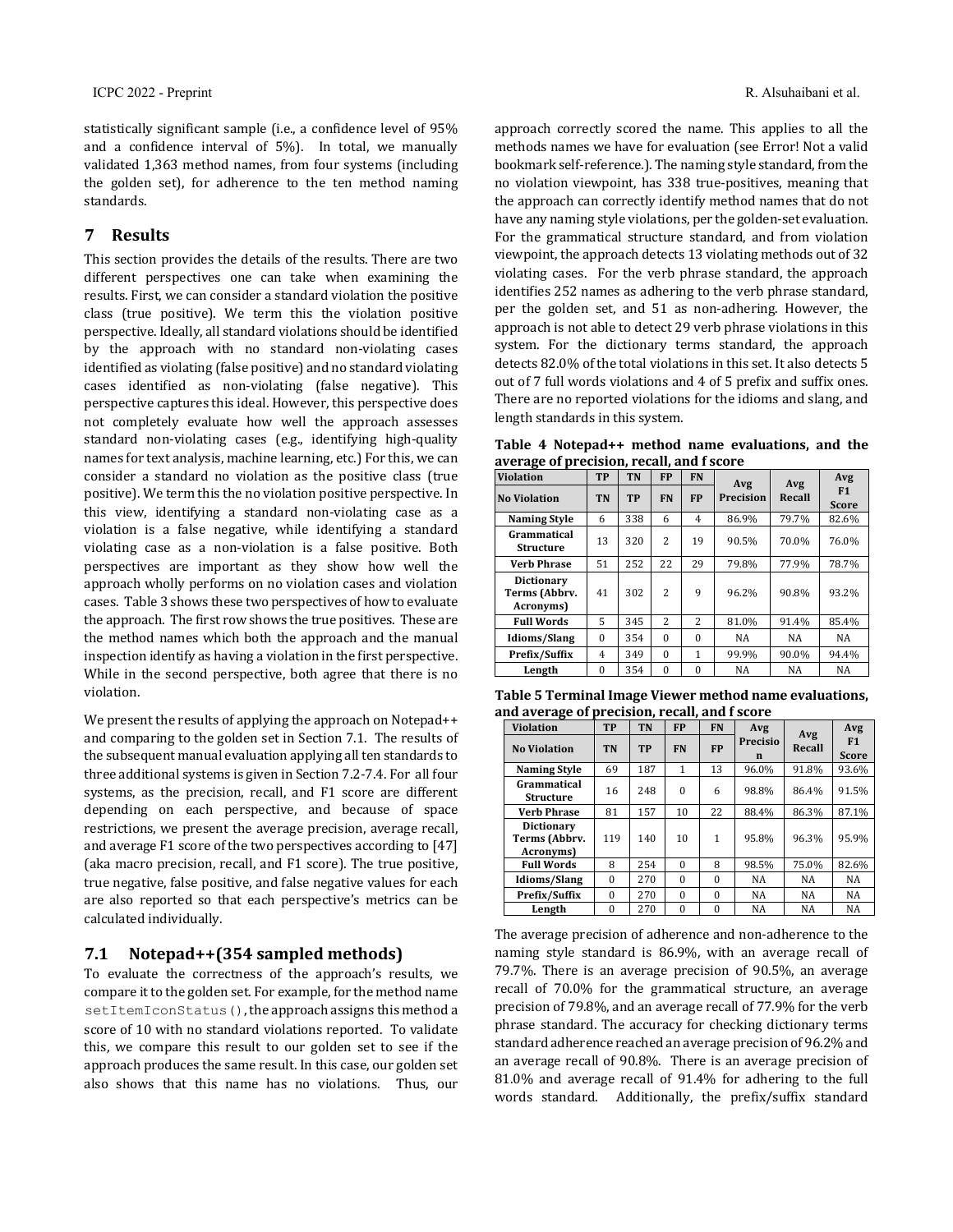An Approach to Automatically Assess Method Names WOODSTOCK'18, June, 2018, El Paso, Texas USA

received an average precision of 99.9% and average recall of 90.0%. Overall observation of this system shows that our approach can achieve decent accuracy (i.e., average precision, recall, and F-score) numbers per standard (+70%) compared against the golden set. These results led us to take another step to verify the results of the approach and ensure that these results generalizable to other systems.

Table 6 BIO JAVA Method name evaluations, and average of **precision, recall, and f score** 

| <b>Violation</b>                                | <b>TP</b> | TN        | <b>FP</b>      | <b>FN</b>    | Avg                  | Avg<br>Recall | Avg                |
|-------------------------------------------------|-----------|-----------|----------------|--------------|----------------------|---------------|--------------------|
| <b>No Violation</b>                             | <b>TN</b> | <b>TP</b> | <b>FN</b>      | <b>FP</b>    | <b>Precisio</b><br>n |               | F1<br><b>Score</b> |
| <b>Naming Style</b>                             | 12        | 342       | 8              | 1            | 79.9%                | 95.0%         | 85.7%              |
| Grammatical<br><b>Structure</b>                 | 7         | 355       | $\theta$       | $\mathbf{1}$ | 99.9%                | 93.8%         | 96.6%              |
| <b>Verb Phrase</b>                              | 22        | 313       | 15             | 13           | 77.7%                | 77.4%         | 78.4%              |
| <b>Dictionary</b><br>Terms (Abbrv.<br>Acronyms) | 90        | 268       | $\overline{c}$ | 3            | 98.7%                | 98.0%         | 98.2%              |
| <b>Full Words</b>                               | 26        | 333       | 4              | $\Omega$     | 93.3%                | 99.4%         | 96.1%              |
| <b>Idioms/Slang</b>                             | $\Omega$  | 363       | $\theta$       | $\Omega$     | <b>NA</b>            | NA            | NA                 |
| Prefix/Suffix                                   | $\Omega$  | 363       | $\theta$       | $\Omega$     | <b>NA</b>            | NA            | NA                 |
| Length                                          | 6         | 357       | $\Omega$       | $\Omega$     | 100.0%               | 100.0%        | 100.0%             |

Table 7 Flash Develop method name evaluations, and the average of precision, recall, and f score

| <b>Violation</b>                         | <b>TP</b>      | <b>TN</b> | <b>FP</b> | <b>FN</b> | Avg       | Avg    | Avg                |
|------------------------------------------|----------------|-----------|-----------|-----------|-----------|--------|--------------------|
| <b>No Violation</b>                      | <b>TN</b>      | <b>TP</b> | <b>FN</b> | <b>FP</b> | Precision | Recall | F1<br><b>Score</b> |
| <b>Naming Style</b>                      | 62             | 308       | 5         | 1         | 96.1%     | 98.4%  | 97.2%              |
| Grammatical<br><b>Structure</b>          | 20             | 353       | $\Omega$  | 3         | 99.9%     | 93.5%  | 96.3%              |
| Verb Phrase                              | 82             | 274       | 10        | 10        | 92.8%     | 92.8%  | 92.8%              |
| Dictionary<br>Terms (Abbrv.<br>Acronyms) | 74             | 281       | 20        | 1         | 89.9%     | 96.0%  | 92.0%              |
| <b>Full Words</b>                        | 8              | 354       | 2         | 12        | 88.4%     | 69.7%  | 75.7%              |
| Idioms/Slang                             | $\Omega$       | 376       | $\Omega$  | $\Omega$  | <b>NA</b> | NA     | NA                 |
| Prefix/Suffix                            | $\overline{c}$ | 346       | $\Omega$  | 28        | 96.3%     | 53.3%  | 54.3%              |
| Length                                   | 5              | 371       | $\Omega$  | $\Omega$  | 100.0%    | 100.0% | 100.0%             |

## **7.2 Terminal Image Viewer (270 methods)**

We ran our approach on a significant sample of the Terminal Image Viewer system. We inspect the results and observe that the method names of this system appear to be of lower quality than Notepad++. For example, several methods did not adopt any naming style, thus violating this standard. Also, there are several method names missing a verb. We hypothesize this is due to the system being in an early stage of development (release 1.1 with  $\sim$ 170 commits) compared to Notepad++ (release 7.9 with +4K commits). After assessing the method names of this system, our approach can correctly detect several poorly written methods (see Table 5). For example, for the naming style standard, a total of 82 of the examined method names have naming style violations, and our approach correctly detects 69 of these cases (84%). Our approach detects 73% of the methods that violate the grammatical structure standard. For the verb phrase standard, it can detect 79% of the violations. Also, there are 120 method names in violation of the dictionary terms standard, and the approach

detects 119 of them (99%). For the full word standard, the approach identifies 50% of the violations. The overall results show that the approach can identify many true positives (violation view), with issues per a naming standard. This system's precision and recall numbers for the standards adherents and non-adherents are also consistent with the previous system.

## **7.3 BioJava (363 methods)**

Overall, the evaluation of BioJava demonstrates that the approach can also recognize Java method names that have violations  $(TP,$  violation view) (see Table 6). There are 13 method names that violate the naming style standard, and 12 are correctly reported. There are 8 methods that have violations with the grammar standard, and the approach can correctly recognize 7 of them. The approach found 63% of the methods that violate the verb phrase standard. There are 93 methods that contain non-dictionary terms, and the approach correctly identifies 96.8% of them. There are also 26 method names that violate the full words standard in this system, where the approach recognizes all of them. While there are no violations of using idioms/slang and prefix/suffix on this system, there are 6 length violations that are all identified by our approach. The average precision and recall are +77% for reporting standards adherence/nonadherence in this system.

## **7.4 Flash Develop (376 methods)**

The results on Flash Develop appear in Table 7. True-positives (violation view) detections are overly high per each standard. The approach detects 98% of the method names that violate the naming style,  $89\%$  of the ones violating the verb phrase standards, and 87% of the methods with grammatical structure violations. On the other hand, 75 method names contain nondictionary terms for the dictionary terms standard, and 74 of those are detected (99%). All length violating methods are also detected, and we found no idioms/slang violations. However, the approach only detects 40% of the full words violations and 2 of 30 violations to the prefix/suffix standard. We discuss these more in depth in the discussion section. This aspect of the evaluation shows that the approach is effective on different systems and appears to generalize to different languages, specifically to  $C_{++}$ ,  $C_{++}$ , and Java. However, these languages have the same historical roots and similar general syntax. Additional study is needed to see if the approach generalizes to other, less similar languages.

## **8 Discussion**

This section discusses the quantitative and qualitative results of our evaluation and golden set construction. We go over several nuances that highlight the difficulty of the problem and complications brought about by the tools we rely on. In addition, our manual validation of the false-positive instances shows a repeating pattern that, in most cases, causes the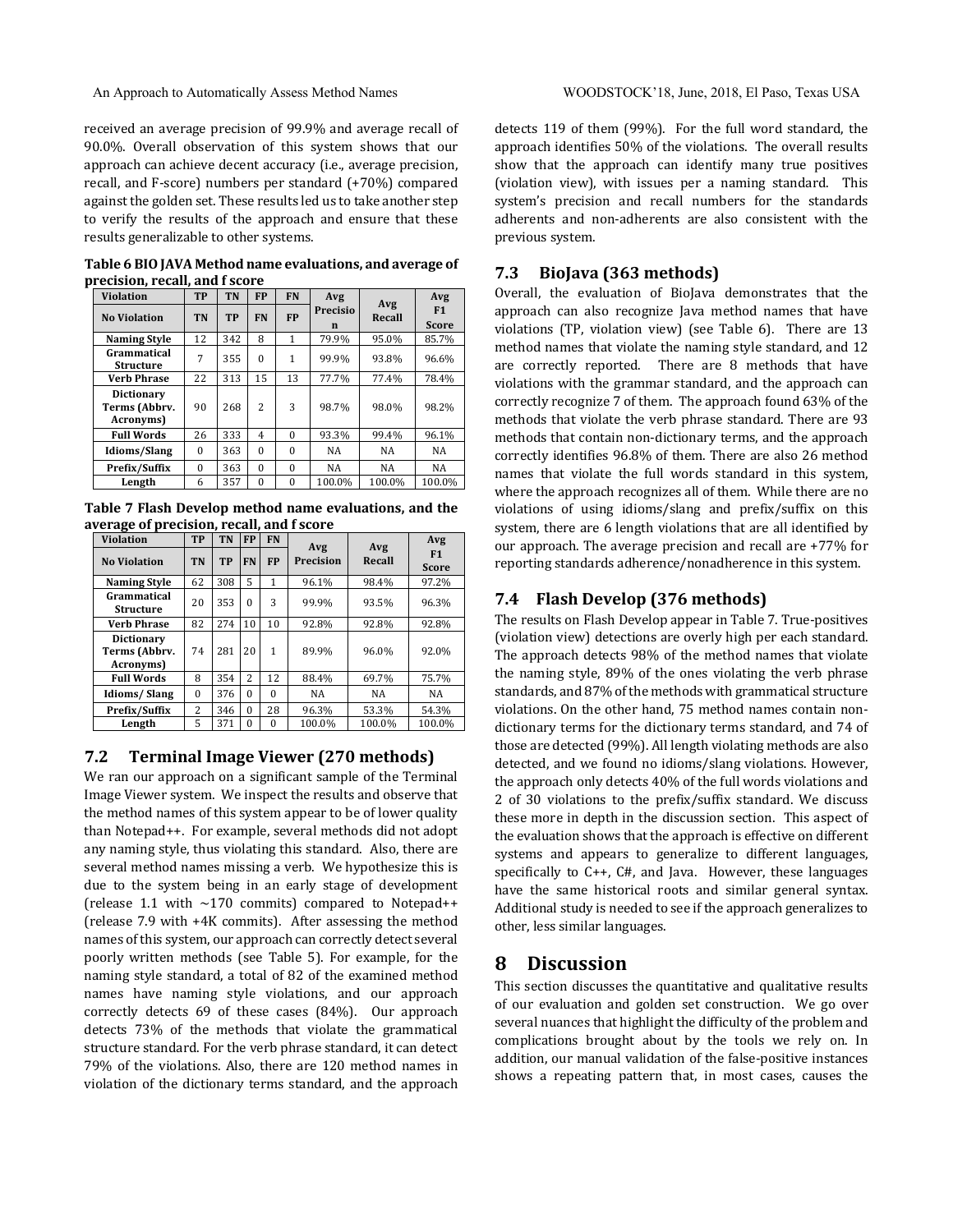approach to misreport them as issues. These issues are also related to low average precision and recall the approach has.

## **8.1 Naming Style**

During the development of the golden set, a case arose where three evaluators argued that the first letter that comes after the acronym should be capitalized, while two others argued it should not. Our approach flags such method names with a naming style violation, e.g., ColouriseAPDLDoc(), FoldVHDLDoc(), and FoldMSSQLDoc() only if the acronyms are not added to the exception list. If it is added, no violations are reported. This applies to all the similar naming style false positives found in the other three systems. We observe that the naming style is associated with the dictionary terms standard; so, if there is an acronym in a method that is not added to our dictionary, and acronyms usually are all capitalized, the approach flags these method names with two violations, a naming style, and a dictionary terms violation.

The approach is capable of detecting inconsistent or missing *naming styles.* While not every case of a naming violation will degrade comprehension, it increases the chance of additional *cognitive load.*

Our evaluation of this standard shows that most of the falsenegative cases across the four systems are due to splitting issues. The approach cannot identify a naming style violation in examples like  $GetTypesep()$ . In this case, the name is supposed to have a capital S to adhere to PascalCase, so Type and sep can be recognized as two different words per the golden-set evaluation. However, the approach misreports these violations. The same applies to the method name isLispwordstart() that appears in Notepad++.

There are some interesting naming style practices in the  $C#$ system that we did not observe commonly in the other systems. There appear  $+20$  methods names that have a mixed naming style. Developers of this system tend to use camelCase or a PascalCase with an underscore case. Examples include:

```
addLibraryButton_CheckedChanged()
TreeIcons_Populate()
```
We also observed when developers use prefixes, they tend to use all caps letters style, for example:  $m$ VALUE int(), mSTART TAG(), mIDENTIFIER(), and mCOMMENT(). We are not sure if this practice is due to a naming style guideline provided to the developers of this project, but we are certain that inconsistent naming style does not support method readability according to the literature  $[14, 32, 48, 49]$ . Thus, we consider these violations.

## **8.2 Verb Phrase**

Most of the false positives for the verb phrase standard relate to the performance of the tagger. There are some methods that our part-of-speech tagger is not able to annotate correctly. For example, the verbs in the method names:

CountCharacterWidthsUTF8() GetRelativePositionUTF16()

that appear in Notepad++ are not correctly recognized by our approach. After investigation, we found the tagger labeled the first words as nouns.

There are some false positive cases where "is" (as the verb) of the method is not recognized as a verb but as a verb modifier. For example: isIndentToFirstParm(), isInListA(),and IsMyThread(). These examples are incorrectly flagged with a verb phrase violation. These false positive cases highly depend on how the tagger interprets the name. Another case where the verb is not recognized is when not using a naming style such as in  $f$  seek(), where seek is a verb, but it was not recognized because the approach reads this name as a full word.

*A verb must be present within a method name. Detecting the verb is* challenging; some words can be both a noun and a verb.

For the false negatives, the reverse occurs. The approach, in some cases, annotates the nouns as verbs. For example, in the method names RangeText () and CodePageFamily(), the tagger labels Range and Code as verbs, while in the golden-set evaluation, evaluators agree those are nouns. The mistake is likely because the words "Range" and "Code" function as verbs in some contexts. More examples are  $\text{row}($  and  $\text{rows}($  , and the approach does not flag these words with verb phrase violation as they are tagged as verbs.

## **8.3 Grammatical Structure**

The approach can identify many violations of the grammatical structure standard. For example, cases where method names start with a preposition such as IntoCreateViewStatement() or end with a preposition such as syncFoldStateWith(), convertInto(), endsWith(), sizeTo(), activateWindowAt(), or MoveTo(), or also end with a pronoun or a determiner such as in WeakNotifyThis(). These method names are flagged by the golden-set evaluators as sub-optimal grammatical structures, as they do not form a complete phrase satisfying the grammatical structure standard definition. They are recognized all as a violation.

During the construction of the golden set, there were some disagreements about method names that end with nouns that could also be interpreted as verbs. For example, the method names WordListSet(), FineTickerCancel(), MoveForInsertDelete(), InputSymbolScan(), and ContractionStateCreate() have diverging opinions. In our approach they are identified as nouns.

In general, challenges to detecting violations can be classified into the following three cases:

1) The verb comes at the end of the method name, so it is difficult to determine if the name is a verb phrase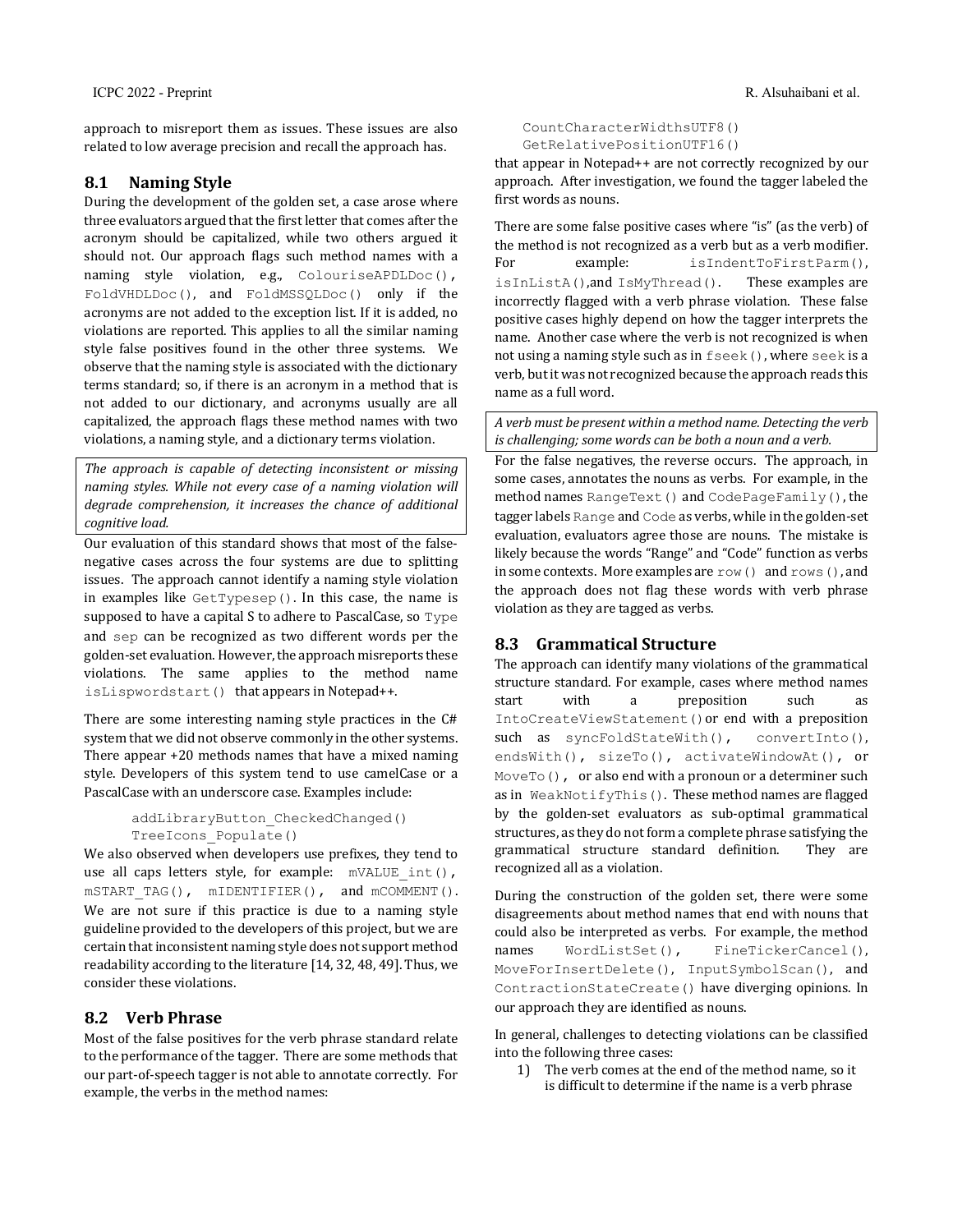or noun phrase. Examples: FineTickerCancel(), SelectionEnd() and InputSymbolScan().

- 2) The method name is not clear, and therefore it is not comprehensible. While the original developers most likely understand the name, it is difficult for the noninformed to decipher. Example: lookingAtHereDocDelim().
- 3) The method name ends with an abbreviation, and it is unclear whether it is a verb or a noun. For example, numstrcmp(). In this case, one can question if  $cmp$ stands for comparison or compare.

Dangling prepositions and determiners are somewhat common patterns in names. However, these are incomplete phrases. *Developers need to consider whether using incomplete phrases is* appropriate even if their parameters/arguments can complete *the phrase. In addition, we found several examples of verbs* appearing at the end of method names when placing them at the *beginning is better syntax.* 

There are false-negative cases where adding a preposition in the middle of a name supports better readability. For example, the name  $DrawTextNoClip()$  can be improved if we add with as a preposition: DrawTextWithNoClip(). However, currently our approach does not support checking for preposition occurrences at the middle of a phrase. Our general observation for this standard shows that as long as a verb exists in the method name, it is usually understandable to the developer, even if not optimal.

#### **8.4 Dictionary Terms**

Most of the false positives for the dictionary terms standard are due to the splitter performance. For example, in cases where a capitalized single letter (i.e., Articles) is followed by a word that starts with a capital letter (e.g., IsASpace() from Notepad++), the approach flags it with a dictionary term violation as it evaluates "pace" as a non-dictionary term.

When method names do not adopt any naming style, e.g., wordchar(), the approach treats them as one word and flags them as non-dictionary terms. However, in other cases where a method contains a component word such as whitespace in IsNextNonWhitespace(), the approach recognizes such word as one word and does not flag it as a violation, as also the golden-set evaluators agree that whitespace is a full dictionary word.

Developers are highly recommended to use the full form of a word *while naming their methods.* Unknown abbreviations in source *code are common in non-source code contexts, which can cause a* misunderstanding not only to other developers but also to software text analysis tools that use English dictionaries.

Some terms in the method names appear in the WordNet dictionary, but they have a different meaning from how they are used in source code. For example, the method names nbScintillas(), and testGetNcsMatrix(), where the evaluators agree that the abbreviations "nb" and "ncs" are not dictionary terms. However, WordNet contains those abbreviations as full words and defines these words in unrelated contexts. The evaluation results show that these cases are false negatives.

## **8.5 Full Words**

Most of the false negatives of the full words standard are due to the splitting issue at handling single letters. For example, with the method  $getLParamFromIndex()$ , the approach is not able to recognize the single letter violation as it recognizes LP as a dictionary word. It flags such a method with a naming style and dictionary terms violations, but not a full words violation. Also, there are false negatives where the names are not flagged with full words violations, as developers do not use any naming styles to differentiate between the words and single letters included in their method names. Examples include  $fdate()$ , fseek(), and fsize(), which appear in TerminalImageViewer. They all received a score of 5 for violating the naming style, dictionary terms, and verb phrase standards but not for the full words standard. The false positives in this evaluation include:

- a) Single letters used to differentiate lists, collections, or groups, such as isInListA().
- b) Single letters are used as a name of a programming language, such as FoldOScriptDoc().
- c) Single letters used in boolean functions, such as isADigit().

When there is no naming style used to differentiate the *constituting of words for a method, it is not only difficult for the* developer to read and disassemble such names, but it can cause *more cognitive challenges as well if they have single letters that are not clear what they stand for. Single letter abbreviations* have the most potential expansions [50][51][52] and, therefore, are the most difficult for both humans and machines to parse if they do not know the expansion beforehand.

#### **8.6 Idiom and Slang**

There are no false positives and negatives during our evaluation based on our idiom and slang list. We believe that the only case where a false positive can occur is when there is an acronym from the system domain (formally a dictionary word) that is in our idiom and slang list. E.g., the idiom ASAP ("As Soon As Possible").

#### **8.7 Prefix and Suffix**

The results show that the approach can correctly identify prefixes/suffixes in the Notepad++ and Flash Develop systems according to our prefixes and suffixes list, with no false positives. However, there are many false negatives when a method name starts or ends with a single letter that is a prefix of a method. In such cases, the approach does not flag the name with a prefix or suffix violation; but flags it with full words violation. For example, the method name:  $u$  iswalpha() from Notepad++ and mCOMMENT(), mUSE(), and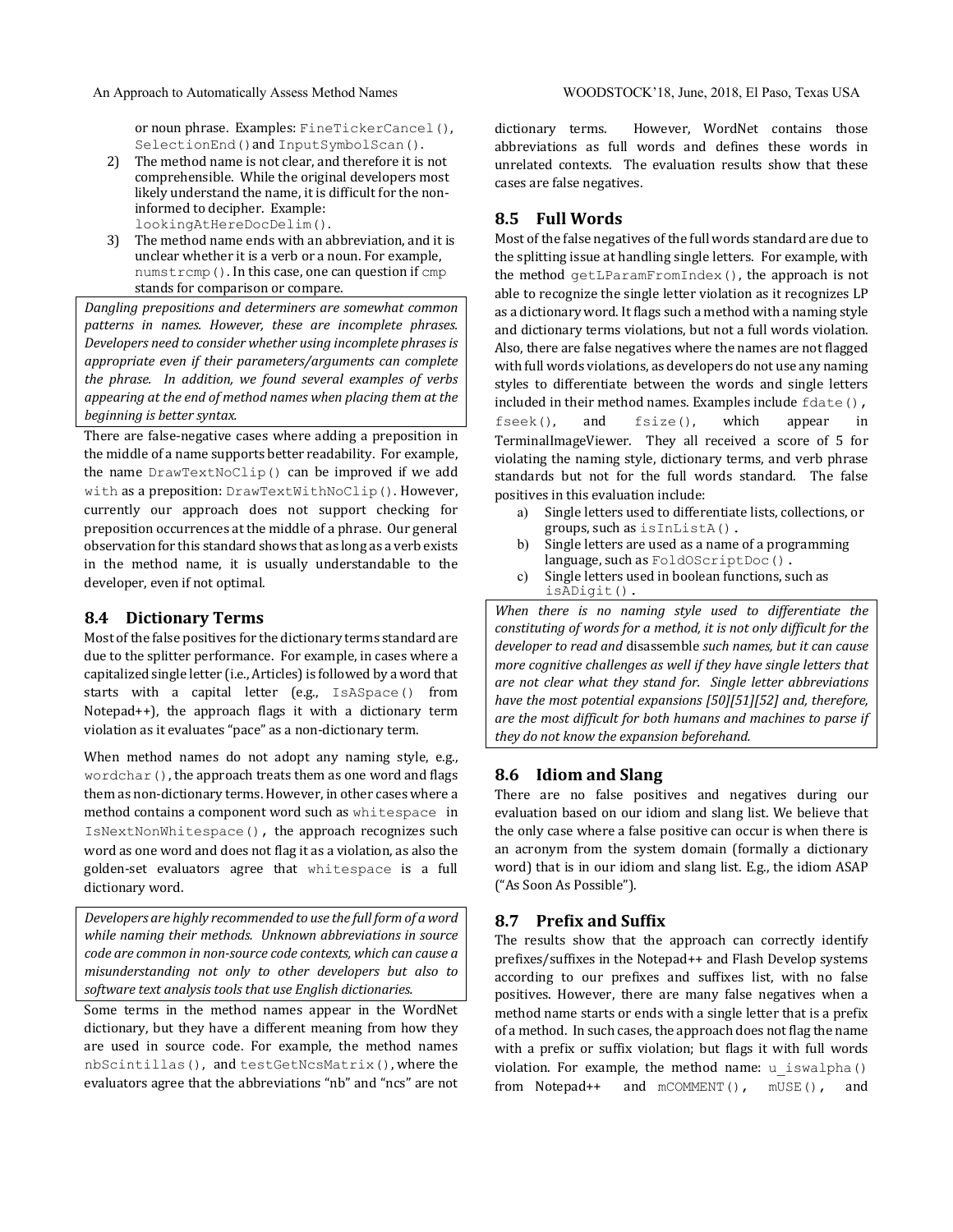mUNDERSCORE() from the FlashDevelop system. This naming practice explains why we get a low average recall of 53% in the Flash Develop system.

## **8.8 Length**

Our approach has no issue with identifying any length standard violations. But because of possible errors when splitting, it is possible for it to occur. We set 7 words as the maximum length a method name can have. During the golden-set evaluation, evaluators manually validated the method names for any method exceeding 7 words. Although there are no positive cases in the  $C++$  systems, we did find some length violations in the  $C#$  and Java systems. In the  $C#$  systems there are a few method names that contain up to ten words, and all are correctly identified with a length violation. These examples received a score of 9:

getMetaTagsToKeepOnSameLineAsFunction() getAdvancedSpacesAfterColonsInDeclarations()

In the BioJava system, 6 method names violate the length standard. However, according to the comments provided in the system code, those are all test method names.

*Method names need to be descriptive but must also strive to avoid overloading the reader. Prior studies indicate that 7 is at or near* the upper bound during reading/comprehending a method *name.*

Across all the evaluated systems, the dictionary terms and verb phrase standards have the highest number of violations. For the dictionary terms standard, it is mainly due to developers using abbreviations and acronyms that are uncommon or nondictionary terms. For the verb phrase standard, previous literature emphasizes that including a verb to refer to the action of a method is vital, but according to the results missing a verb in a name is common across systems. We believe increasing the awareness about the importance of this naming aspect among developers will support better-naming practices, resulting in more comprehensible names. The naming style standard also had a high number of violations. This resulted in splitting issues and incorrect identification of a method's constituting words. In general, these three standards are extremely critical in supporting the readability and comprehension of a name.

Broadly, our approach shows that it can successfully detect adherent and non-adherent methods to the ten method naming standards to a great extent. The approach records high average precisions, recalls, and F-scores across the evaluated systems. We believe that these high numbers are not only due to implementing very fine grain method naming characteristics; but also due to using source code specialized tools, i.e., a source code tagger and a splitter which greatly assist in analyzing the different components of a given name.

## **9** Threats to Validity

Our evaluation is on multiple systems written in different programming languages, and showing consistent results confirms the generalizability of our approach. The approach can be used with any project srcML supports.  $C++/C$ ,  $C#$ , and Java projects in this version of the approach are verified. To maintain validity, the approach is implemented by the first author, and the golden set is constructed by the other authors.

It is possible that the part-of-speech tagger we used in this study could cause some threats to the results. However, the tagger used represents the current state-of-the-art tagger for source-code identifiers, and furthermore, the false-positives and false-negatives were very few. The approach can correctly detect a high number of non-violating cases without issues. We discussed earlier that some of the false-positives in the verb phrase and grammatical structure standards are caused by the tagger performance. There were cases in which some of the words in method names are verified dictionary words, and after checking these words' definitions, they are of a different context than source code. We believe that using a specialized computer science/software engineering dictionary will support our approach by reducing those minor false-negatives. Also, it is possible that the methods tested in this study include a few test methods, although most of them adhered to our standards and received an average quality score above 8 with violations of the length standard. Additionally, while some idioms and slang could exist that we are not familiar with, it is possible to add these phrases.

As the approach is implemented by one of the authors involved with the creation of the golden set, this might constitute a threat. Mitigating this, the approach is applied to and manually evaluated independently against three additional systems.

## **10 Conclusion**

We present an approach for assessing the quality of method names according to the method naming standards formally investigated and evaluated in [14]. The approach implements all ten standards. Further, it is 1) lightweight, only requiring publicly available NLP tools. 2) the scores it produces can be easily used to understand how many flaws an identifier exemplifies, helping highlight identifiers that may be more problematic and 3) it is explainable—the feedback this tool provides is based on well-reasoned, data-driven standards that can help developers make informed decisions about whether their method names should be updated or not. The technique is complementary to other method appraisal approaches such as linguistic antipatterns, inviting the opportunity to combine tools. Our future work involves adding more details about the grammatical structures underneath the method name using the Identifier Name Structure Catalogue [31]. Another avenue of research is to use method stereotype information [53] to fine tune the standards for a particular type of method (getter vs. command).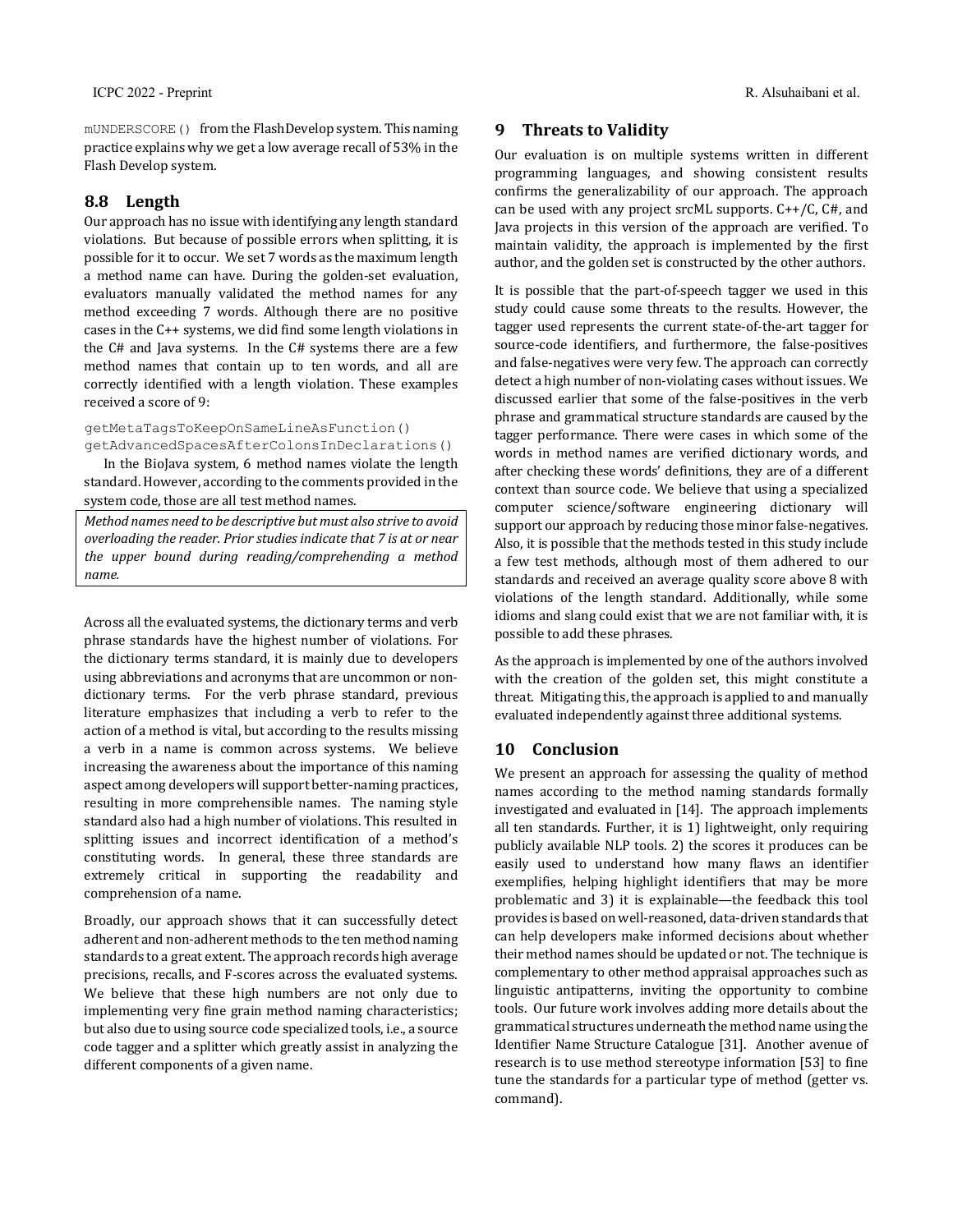An Approach to Automatically Assess Method Names WOODSTOCK'18, June, 2018, El Paso, Texas USA

#### **REFERENCES**

- [1] F. Deisenbock and M. Pizka, "Concise and Consistent Naming," in 13th International Workshop on Program Comprehension (IWPC'05), St. Louis, MO, USA, 2005, pp. 97-106.
- [2] T. M. Pigoski, Practical software maintenance: best practices for managing your software investment. New York: Wiley Computer Pub, 1997.
- [3] S. Butler, M. Wermelinger, Y. Yu, and H. Sharp, "Relating Identifier Naming Flaws and Code Quality: An Empirical Study," in 2009 16th Working Conference on Reverse Engineering, Lille, France, 2009, pp. 31-35.
- [4] S. Butler, M. Wermelinger, Yijun Yu, and H. Sharp, "Exploring the Influence of Identifier Names on Code Quality: An Empirical Study," in 2010 14th European Conference on Software Maintenance and Reengineering, Madrid, 2010, pp. 156-165.
- L. Pollock, K. Vijay-Shanker, E. Hill, G. Sridhara, and D. Shepherd, "Natural Language-Based Software Analyses and Tools for Software Maintenance," in Software Engineering, vol. 7171, A. De Lucia and F. Ferrucci, Eds. Berlin, Heidelberg: Springer Berlin Heidelberg, 2013, pp. 94-125.
- [6] E. W. Høst and B. M. Østvold, "Debugging Method Names," in 23rd European Conference on ECOOP 2009 — Object-Oriented Programming, Genoa, Italy, 2009, pp. 294-317.
- [7] P.A. Relf, "Tool assisted identifier naming for improved software readability: an empirical study," in 2005 International Symposium on Empirical Software Engineering, 2005., Queensland, Australia, 2005, pp. 52-61.
- [8] B. Boehm and V. R. Basili, "Software Defect Reduction Top 10 List," Computer, vol. 34, no. 1, pp. 135-137, Jan. 2001.
- [9] J. C. Hofmeister, J. Siegmund, and D. V. Holt, "Shorter identifier names take longer to comprehend," Empirical Software Engineering, vol. 24, no. 1, pp. 417-443, Feb. 2019.
- [10] D. Lawrie, C. Morrell, H. Feild, and D. Binkley, "What's in a Name? A Study of Identifiers," in 14th IEEE International Conference on Program Comprehension (ICPC'06), 2006, pp. 3-12.
- [11] A. A. Takang, P. A. Grubb, and R. D. Macredie, "The effects of comments and identifier names on program comprehensibility: an experimental investigation," J. Prog. Lang., vol. 4, no. 3, pp. 143-167, 1996.
- [12] B. Liblit, A. Begel, and E. Sweetser, "Cognitive Perspectives on the Role of Naming in Computer Programs," in Proceedings of the 18th Annual Workshop of the Psychology of Programming Interest Group, PPIG 2006, Brighton, UK, September 7-8, 2006, 2006, p. 11.
- [13] V. Arnaoudova, M. Di Penta, and G. Antoniol, "Linguistic antipatterns: what they are and how developers perceive them," Empir Software Eng, vol. 21, no. 1, pp. 104-158, Feb. 2016.
- [14] R. S. Alsuhaibani, C. D. Newman, M. J. Decker, M. L. Collard, and J. I. Maletic, 'On the Naming of Methods: A Survey of Professional Developers," in 2021 IEEE/ACM 43rd International Conference on Software Engineering (ICSE), Madrid, Spain, 2021, pp. 587-599.
- [15] S. Butler, M. Wermelinger, and Y. Yu, "Investigating naming convention adherence in Java references," in 2015 IEEE International Conference on Software Maintenance and Evolution (ICSME), Bremen, Germany, 2015, pp. 41–50.
- [16] "Checkstyle." [Online]. Available: https://checkstyle.sourceforge.io.
- [17] "Java Coding Standard Checker (JCSC)." [Online]. Available: https://sourceforge.net/projects/jcsc/.
- [18] A. Peruma, E. Hu, J. Chen, E. A. AlOmar, M. W. Mkaouer, and C. D. Newman, "Using Grammar Patterns to Interpret Test Method Name Evolution," in 2021 IEEE/ACM 29th International Conference on Program Comprehension (ICPC), Madrid, Spain, 2021, pp. 335-346.
- [19] J. Wu and J. Clause, "A pattern-based approach to detect and improve nondescriptive test names," Journal of Systems and Software, vol. 168, p. 110639, Oct. 2020.
- [20] B. Zhang, E. Hill, and J. Clause, "Automatically Generating Test Templates from Test Names (N)," in 2015 30th IEEE/ACM International Conference on Automated Software Engineering (ASE), Lincoln, NE, USA, 2015, pp. 506-511.
- [21] B. Zhang, E. Hill, and J. Clause, "Towards automatically generating descriptive names for unit tests," in Proceedings of the 31st IEEE/ACM International Conference on Automated Software Engineering, Singapore Singapore, 2016, pp. 625-636.
- [22] J. Koenemann and S. P. Robertson, "Expert problem solving strategies for program comprehension," in Proceedings of the SIGCHI conference on Human factors in computing systems Reaching through technology - CHI '91, New Orleans, Louisiana, United States, 1991, pp. 125-130.
- [23] T. A. Corbi, "Program understanding: Challenge for the 1990s," IBM Syst. J., vol. 28, no. 2, pp. 294-306, 1989.
- [24] D. Lawrie, C. Morrell, H. Feild, and D. Binkley, "Effective identifier names for comprehension and memory," Innovations in Systems and Software Engineering, vol. 3, no. 4, pp. 303-318, 2007.
- [25] S. Fakhoury, Y. Ma, V. Arnaoudova, and O. Adesope, "The effect of poor source code lexicon and readability on developers' cognitive load," in Proceedings of the 26th Conference on Program Comprehension - ICPC '18, Gothenburg, Sweden, 2018, pp. 286-296.
- [26] W. Maalej, R. Tiarks, T. Roehm, and R. Koschke, "On the Comprehension of Program Comprehension," ACM Trans. Softw. Eng. Methodol., vol. 23, no. 4, pp. 1–37, Sep. 2014.
- [27] D. Feitelson, A. Mizrahi, N. Noy, A. Ben Shabat, O. Eliyahu, and R. Sheffer, "How Developers Choose Names," IIEEE Trans. Software Eng., pp. 1-1, 2020.
- [28] V. Arnaoudova, M. Di Penta, G. Antoniol, and Y.-G. Gueheneuc, "A New Family of Software Anti-patterns: Linguistic Anti-patterns," in 2013 17th European Conference on Software Maintenance and Reengineering, Genova, 2013, pp. 187–196.
- [29] A. Peruma, V. Arnaoudova, and C. Newman, "IDEAL: An Open-Source Identifier Name Appraisal Tool," in 2021 IEEE International Conference on Software Maintenance and Evolution (ICSME), 2021.
- [30] P. Relf, "Achieving Software Quality through Source Code Readability." 01-Jan-2004.
- [31] S. Butler, M. Wermelinger, and Y. Yu, "A Survey of the Forms of Java Reference Names," in 2015 IEEE 23rd International Conference on Program Comprehension, Florence, Italy, 2015, pp. 196-206.
- [32] R. S. Alsuhaibani, C. D. Newman, M. J. Decker, M. L. Collard, and J. I. Maletic, "A Survey on Method Naming Standards: Questions and Responses Artifact," in 2021 IEEE/ACM 43rd International Conference on Software Engineering: Companion Proceedings (ICSE-Companion), Madrid, ES, 2021, pp. 242–243.
- [33] M. L. Collard, M. J. Decker, and J. I. Maletic, "srcml: An infrastructure for the exploration, analysis, and manipulation of source code: A tool demonstration," in Software Maintenance (ICSM), 2013 29th IEEE International Conference on, 2013, pp. 516-519.
- [34] J. I. Maletic and M. L. Collard, "Exploration, Analysis, and Manipulation of Source Code using srcML," presented at the 37th International Conference on Software Engineering - Volume 2, Florence, Italy, 2015.
- [35] Michael L. Collard and Jonathan I. Maletic, "srcML 1.0: Explore, Analyze, and Manipulate Source Code," presented at the 32nd IEEE International Conference on Software Maintenance and Evolution (ICSME), Raleigh, NC, USA, 02-Oct-2016.
- [36] J. Gosling, B. Joy, G. L. Jr. Steele, G. Bracha, A. Buckley, and G. L. S. Jr, The Java Language Specification, Java SE 8 Edition, 1 edition. Addison-Wesley Professional, 2014.
- [37] A. Vermeulen, The Elements of Java- Style, Reprint edition. Cambridge ; New York: Cambridge University Press, 2000.
- [38] C.D. Newman et al., "On the generation, structure, and semantics of grammar patterns in source code identifiers," Journal of Systems and Software, vol. 170, p. 110740, Dec. 2020.
- [39] C. D. Newman et al., "An Ensemble Approach for Annotating Source Code Identifiers with Part-of-speech Tags," TSE, vol. Under Review, Jun. 2021.
- [40] S. Gupta, S. Malik, L. Pollock, and K. Vijay-Shanker, "Part-of-speech tagging of program identifiers for improved text-based software engineering tools," in 2013 21st International Conference on Program Comprehension (ICPC), San Francisco, CA, 2013, pp. 3-12.
- [41] E. Hill, "A model of software word usage and its use in searching source code," Ph.D. thesis, University of Delaware, 2010.
- [42] K. Toutanova, D. Klein, C. D. Manning, and Y. Singer, "Feature-rich part-ofspeech tagging with a cyclic dependency network," in Proceedings of the 2003 Conference of the North American Chapter of the Association for Computational Linguistics on Human Language Technology-Volume 1, 2003, pp. 173–180.
- [43] G. A. Miller, "WordNet: a lexical database for English," Commun. ACM, vol. 38, no. 11, pp. 39-41, Nov. 1995.
- [44] M. Hucka, "Spiral: splitters for identifiers in source code files," The Journal of Open Source Software, 04-Apr-2018. [Online]. Available: https://doi.org/10.21105/joss.00653. [Accessed: 19-Feb-2019].
- [45] E. Hill, D. Binkley, D. Lawrie, L. Pollock, and K. Vijay-Shanker, "An empirical study of identifier splitting techniques," Empirical Software Engineering, vol. 19, no. 6, pp. 1754-1780, Dec. 2014.
- [46] R. C. Martin, Ed., Clean code: a handbook of agile software craftsmanship. Upper Saddle River, NJ: Prentice Hall, 2009.
- [47] M. Sokolova and G. Lapalme, "A systematic analysis of performance measures for classification tasks," Information Processing & Management, vol. 45, no. 4, pp. 427-437, Jul. 2009.
- [48] D. Binkley, M. Davis, D. Lawrie, and C. Morrell, "To camelcase or under\_score," in 2009 IEEE 17th International Conference on Program Comprehension, 2009, pp. 158-167.
- [49] B. Sharif and J. I. Maletic, "An Eye Tracking Study on camelCase and under\_score Identifier Styles," in 2010 IEEE 18th International Conference on Program Comprehension, Braga, Portugal, 2010, pp. 196-205.